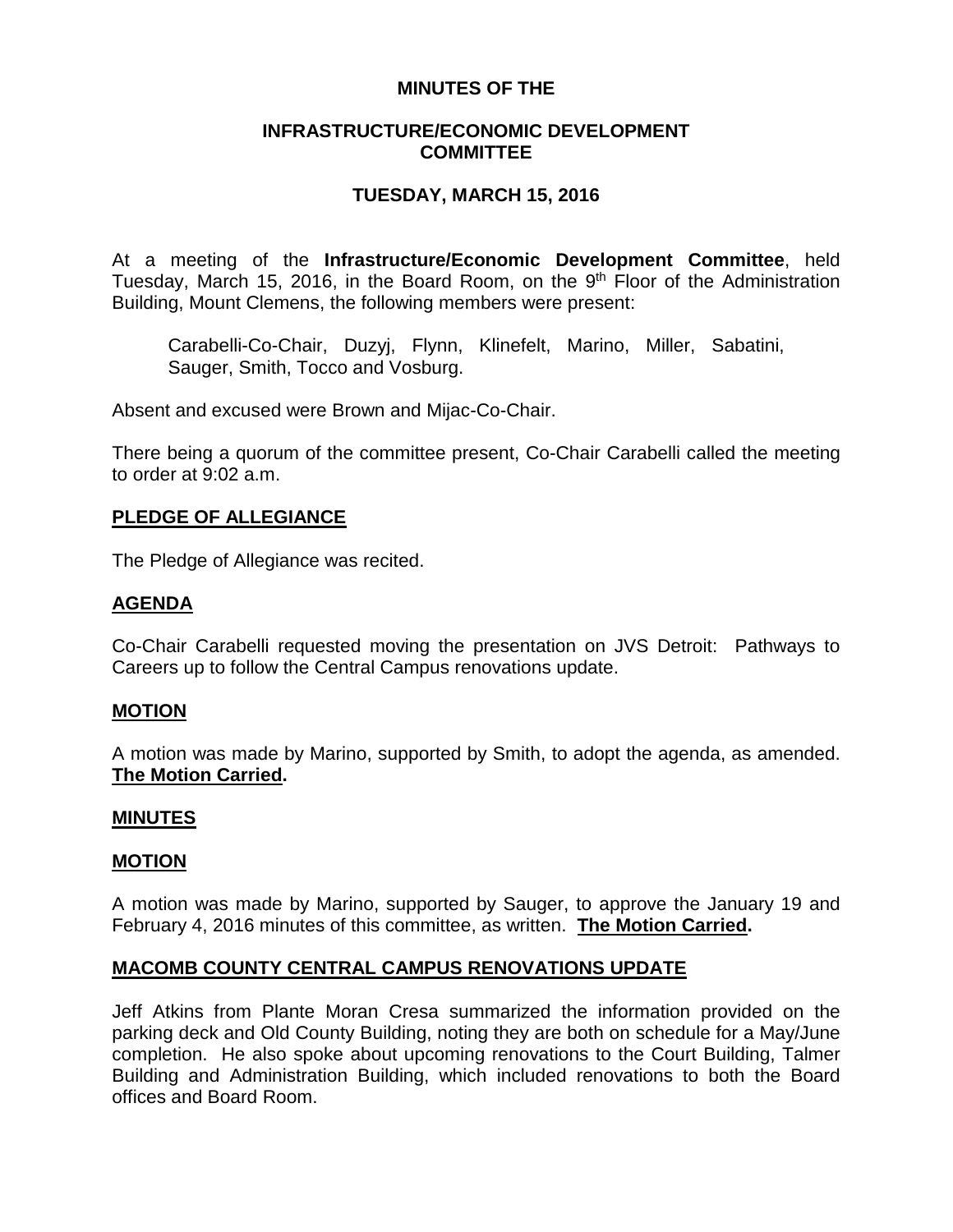# **MOTION**

A motion was made by Vosburg, supported by Tocco, to receive and file the updates provided by Mr. Atkins.

The following commissioners spoke: Smith, Carabelli and Flynn.

Co-Chair Carabelli called for a vote on the motion and **The Motion Carried.**

# **PRESENTATION ON JVS DETROIT: PATHWAYS TO CAREERS**

William Hielscher, Rita Yarber and Jim Willis presented information on Pathways to Careers, a national demonstration project matching employers with qualified employees with disabilities in Macomb County, Michigan, Boston, Utah and Virginia.

# **MOTION**

A motion was made by Vosburg, supported by Marino, to receive and file the presentation on JVS Detroit: Pathways to Careers.

The following commissioners spoke: Vosburg, Smith, Marino and Tocco.

Co-Chair Carabelli called for a vote on the motion and **The Motion Carried.**

#### **CONFIRMATION OF AWARD OF BID AND CONTRACT TO ANLAAN CORPORATION/JEFFERSON BRIDGE REPAIR/DEPARTMENT OF ROADS (PREVIOUSLY APPROVED VIA BY-PASS PROCEDURE)**

### **MOTION**

A motion was made by Miller, supported by Marino, to forward to the Finance Committee a recommendation to confirm the award of bid and contract with Anlaan Corporation for the repair of the Jefferson Bridge over the Clinton Spillway.

The following commissioners spoke: Vosburg and Marino.

Co-Chair Carabelli called for a vote on the motion and **The Motion Carried.**

# **GREAT LAKES WATER AUTHORITY (GLWA) INFORMATION**

### **MOTION**

A motion was made by Flynn, supported by Marino, to receive and file the following information:

a) 2017 Proposed Wholesale Rates and Change from 2015-16 (grouped by Macomb County communities);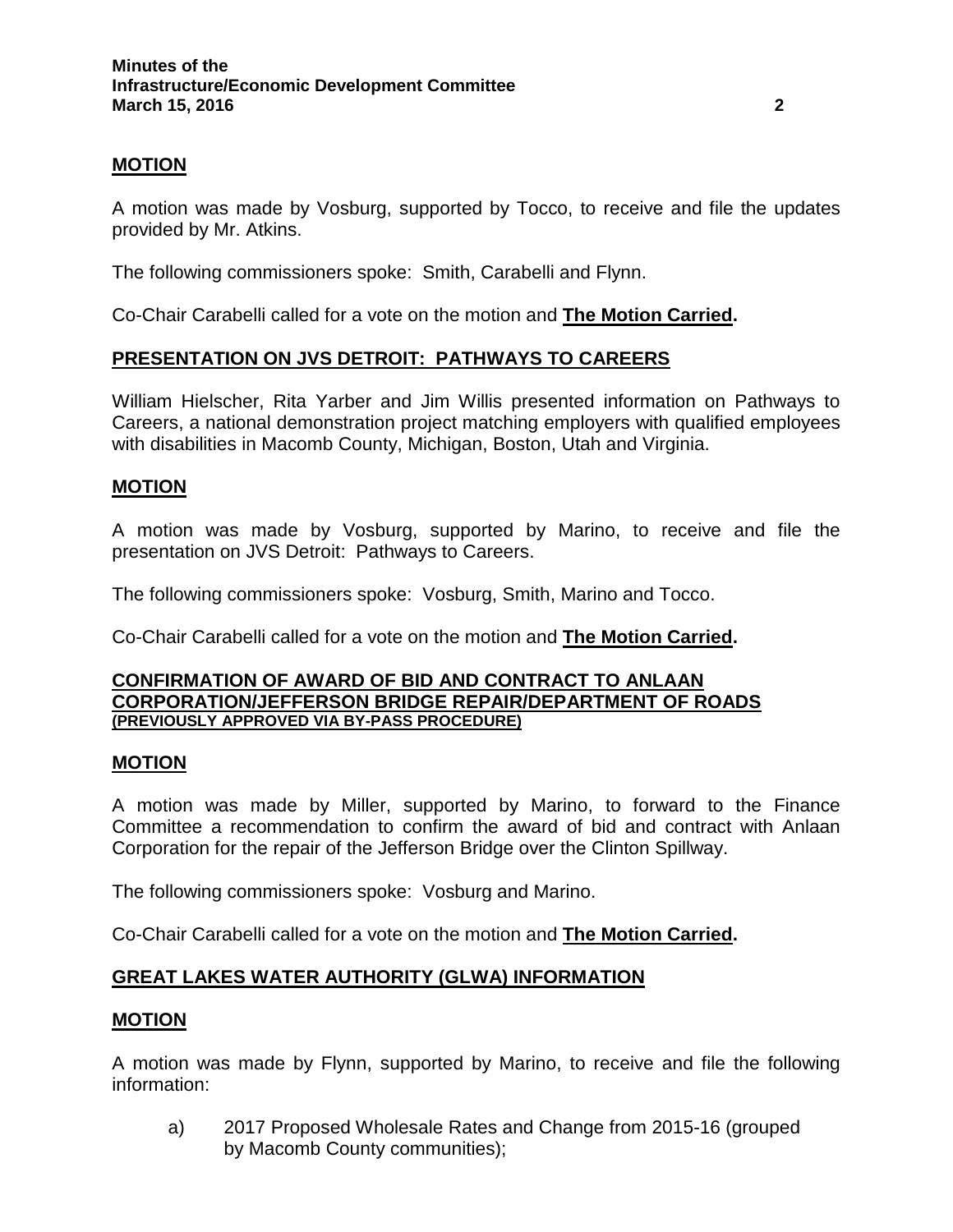- b) Internal Memo on Introduction of Great Lakes Water Authority 20-Year Capital Improvement Plan and
- c) Community Action Alliance (via GLWA) Water Residential Assistance Program (WRAP).

# **The Motion Carried.**

# **UPDATE ON GREAT LAKES WATER AUTHORITY**

Macomb County Representative Brian Baker gave an update on recent activities, which included the hiring of a Chief Executive Officer and development of a performance based contract for that position; approving a Best Practice Purchasing Policy and the launching of the Water Residential Assistance Program (WRAP). He also spoke about the upcoming wholesale rates.

### **MOTION**

A motion was made by Miller, supported by Sauger, to receive and file the update on the Great Lakes Water Authority.

The following commissioners spoke: Carabelli, Miller, Flynn, Vosburg, Sauger and Klinefelt.

Co-Chair Carabelli called for a vote on the motion and **The Motion Carried.**

# **CORRESPONDENCE**

### **MOTION**

A motion was made by Marino, supported by Klinefelt, to receive and file the following correspondence:

- a) The Detroit News/"Regional Water Authority to Raise Wholesale Rates 4%", February 5, 2016;
- b) Correspondence from Shelby Township Re: Public Hearing on 3- 16-16, 7 p.m./Adoption of Proposed Amendments to the Downtown Development Authority (DDA) Plan Which Includes Changes to the Boundaries of the District;
- c) Correspondence from Shelby Township Clerk Re: Application for Industrial Development District by CPD Properties, Inc. & D'Agostini Land Company, LLC and